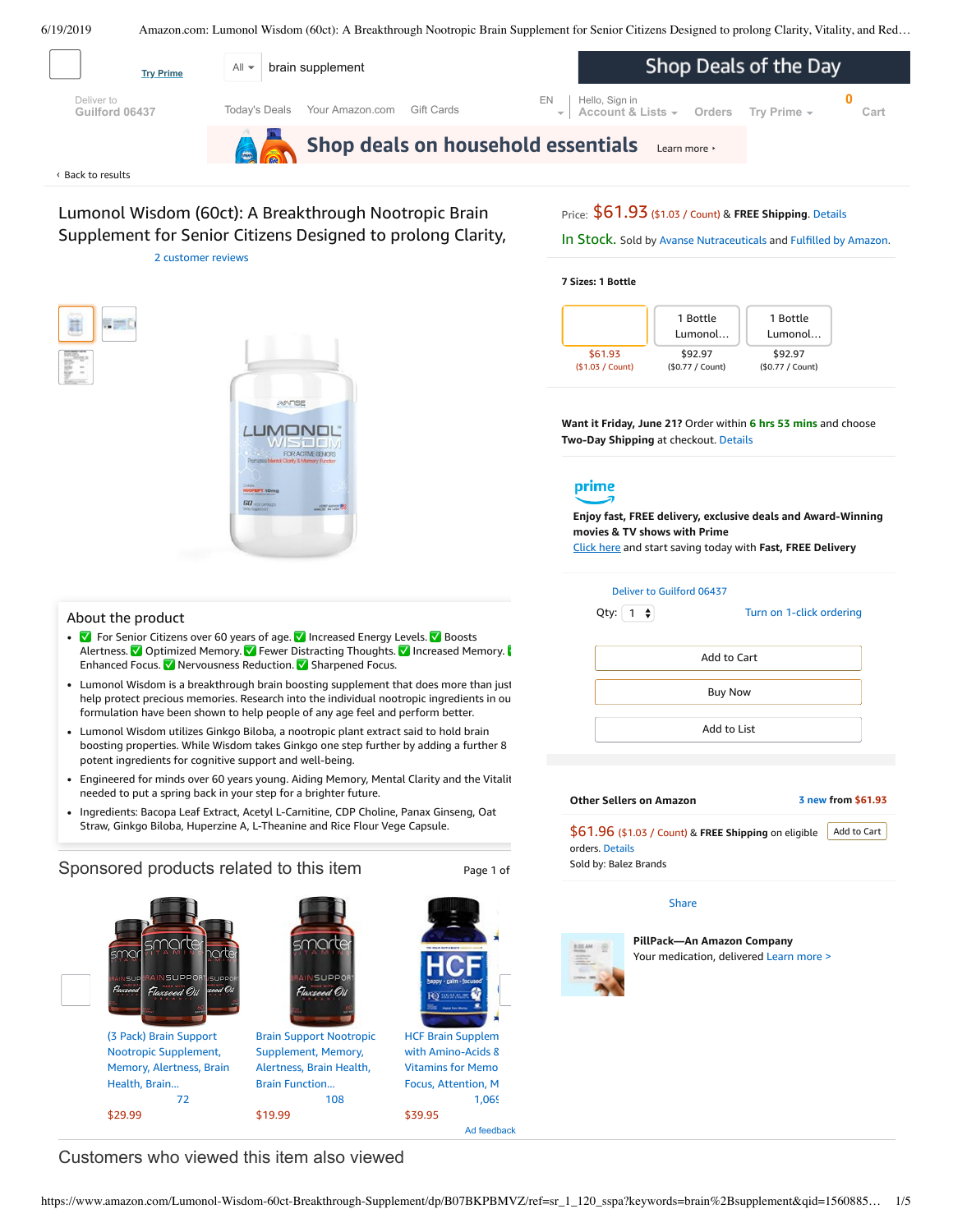

Lumonol Luna - Nighttime Sleep Aid, Non-Habit Forming, Fall Asleep Fast and Wake [Refreshed,](https://www.amazon.com/Lumonol-Luna-60ct-Nootropic-Nootropics/dp/B06W9K1YKS/ref=pd_sbs_121_1/143-6729050-3493109?_encoding=UTF8&pd_rd_i=B06W9K1YKS&pd_rd_r=e1a7f8fd-92ad-11e9-8e0c-eb9be67047bd&pd_rd_w=j74c8&pd_rd_wg=yudo9&pf_rd_p=588939de-d3f8-42f1-a3d8-d556eae5797d&pf_rd_r=5H85V9F5GTKNR5THJDMG&psc=1&refRID=5H85V9F5GTKNR5THJDMG) 60… [4](https://www.amazon.com/product-reviews/B06W9K1YKS/ref=pd_sbs_121_cr_1/143-6729050-3493109?ie=UTF8&pd_rd_i=B06W9K1YKS&pd_rd_r=e1a7f8fd-92ad-11e9-8e0c-eb9be67047bd&pd_rd_w=j74c8&pd_rd_wg=yudo9&pf_rd_p=588939de-d3f8-42f1-a3d8-d556eae5797d&pf_rd_r=5H85V9F5GTKNR5THJDMG&refRID=5H85V9F5GTKNR5THJDMG)

[\\$30.97](https://www.amazon.com/Lumonol-Luna-60ct-Nootropic-Nootropics/dp/B06W9K1YKS/ref=pd_sbs_121_1/143-6729050-3493109?_encoding=UTF8&pd_rd_i=B06W9K1YKS&pd_rd_r=e1a7f8fd-92ad-11e9-8e0c-eb9be67047bd&pd_rd_w=j74c8&pd_rd_wg=yudo9&pf_rd_p=588939de-d3f8-42f1-a3d8-d556eae5797d&pf_rd_r=5H85V9F5GTKNR5THJDMG&psc=1&refRID=5H85V9F5GTKNR5THJDMG)

## Special offers and product promotions

Size: **1 Bottle**

**[Your cost could be \\$11.93 instead of \\$61.93](https://www.amazon.com/gp/cobrandcard/marketing.html?pr=con321&inc=50gcUnrec&ts=5slylpkotjm8wq6r9p8s5x6m6sbain7&dasin=B07BKPBMVZ&plattr=math&place=detailpage&imp=2b0364a8-eb89-4c61-8ceb-f88accd4290a)**! Get a **\$50 Amazon.com Gift Card** instantly upon approval for the **Amazon Rewards Visa Card** Apply now

# **Have a question?**

Find answers in product info, Q&As, reviews

# Product description

#### Size:**1 Bottle**

There is no better feeling than the feeling of youthful vitality, mental wellness, and the confidence to keep up with the ever-increasing pace of the world. It is said that our retirement years can be our busiest! Dreams of travel, fine dining, and learning to Salsa all discarded for picking the grandkids up from school, learning to stop the cars Sat Nav from talking, and for some of us sadly, far too many trips to the Physician. Even worse however is that at this time of our lives memory loss, low energy levels, and brain fog can leave us feeling the world is moving just a little too fast to keep up and we can begin to lose our independence. Experience and wisdom gifted to us in our senior years can be a powerful force. Sadly due to cell degradation, and lack of physical energy, many of us start to lose the confidence and ability to leverage these gifts. Lumonol Wisdom goes beyond an Energy Supplement to support brain function, aiding Memory, Mental Clarity and the Vitality needed to put a spring back in your step for a brighter future. Lumonol Wisdom is a breakthrough brain supplement that does more than just help protect precious memories. Research into the individual nootropic ingredients in our formulation have been shown to help people of any age feel and perform. Wisdom utilizes Ginkgo Biloba, a nootropic plant extract said to hold brain boosting properties. While Wisdom takes Ginkgo one step further by adding a further 8 potent ingredients for cognitive support and wellbeing. Lumonol Wisdom also uses a proprietary formula consisting of: Bacopa Leaf Extract, Acetyl L-Carnitine, Panax Ginseng, Oat Straw, L-Theanine, Ginkgo Biloba. With support to Clarity, Energy and Vitality levels, and a Memory that won't let you down, let Wisdom help you to enjoy the greatest years of your life.

### Product details

#### Size: **1 Bottle**

**Shipping Weight:** 2.6 ounces [\(View shipping rates and policies\)](https://www.amazon.com/gp/help/seller/shipping.html/ref=dp_pd_shipping?ie=UTF8&asin=B07BKPBMVZ&seller=ATVPDKIKX0DER) **ASIN:** B07BKPBMVZ

**Average Customer Review:** [2 customer reviews](https://www.amazon.com/product-reviews/B07BKPBMVZ/ref=acr_dpproductdetail_text?ie=UTF8&showViewpoints=1)

**Amazon Best Sellers Rank:** #97,773 in Health & Household ([See Top 100 in Health & Household\)](https://www.amazon.com/gp/bestsellers/hpc/ref=pd_zg_ts_hpc) #1563 in [Multivitamins](https://www.amazon.com/gp/bestsellers/hpc/3774861/ref=pd_zg_hrsr_hpc)

Product Warranty: For warranty information about this product, please [click here](https://www.amazon.com/gp/feature.html/ref=dp_warranty_request_3P?ie=UTF8&docId=1002406021)

Would you like to **tell us about a lower price**?

### Related Video Shorts (0) [Upload](https://www.amazon.com/creatorhub/video/upload?productASIN=B07BKPBMVZ&referringURL=ZHAvQjA3QktQQk1WWg%3D%3D&ref=RVSW) your video



**Be the first video** Your name here

# Important information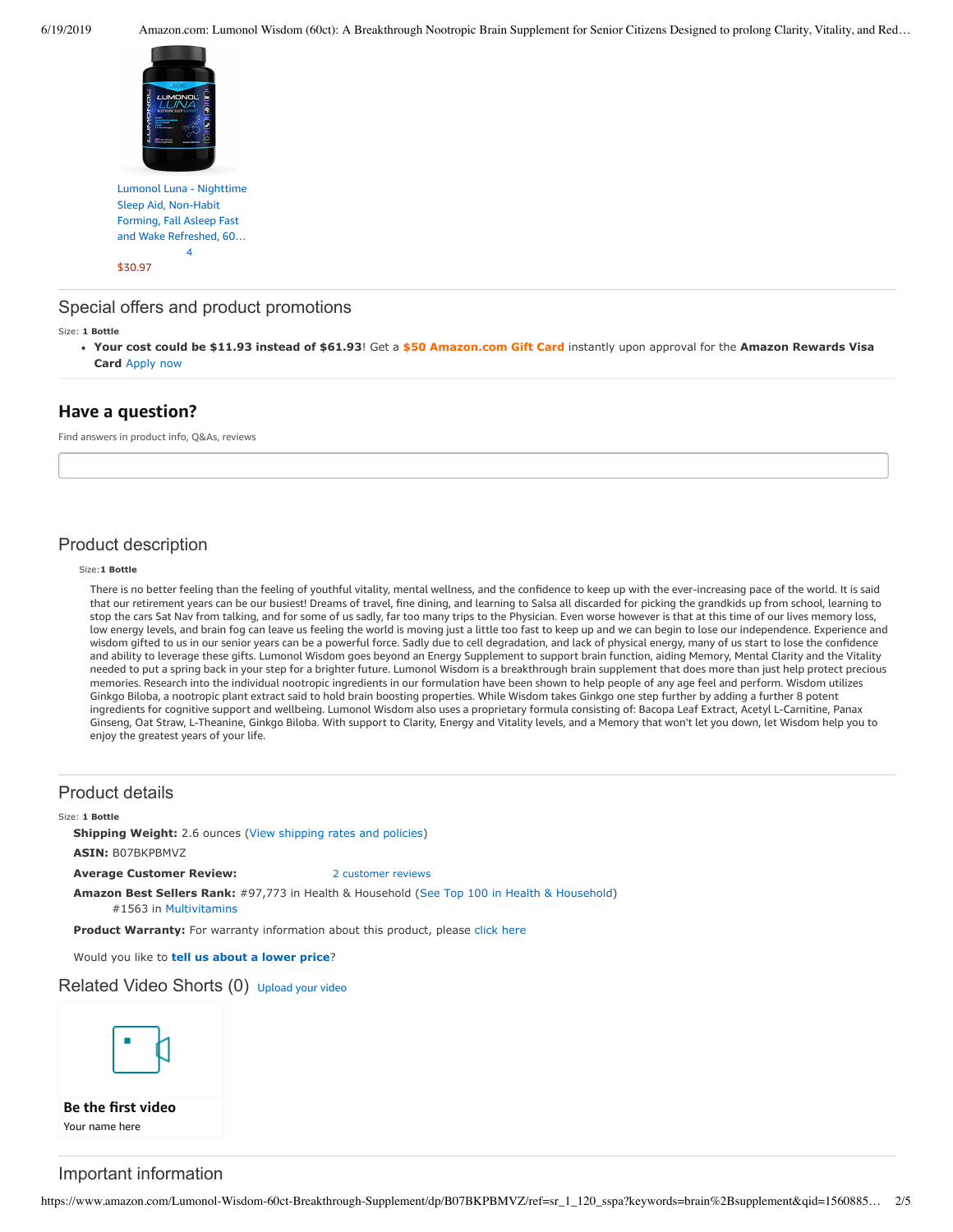## 6/19/2019 Amazon.com: Lumonol Wisdom (60ct): A Breakthrough Nootropic Brain Supplement for Senior Citizens Designed to prolong Clarity, Vitality, and Red…

### **Legal Disclaimer**

Statements regarding dietary supplements have not been evaluated by the FDA and are not intended to diagnose, treat, cure, or prevent any disease or health condition.

# Sponsored products related to this item





# Customer Questions & Answers

[See questions and answers](https://www.amazon.com/ask/questions/asin/B07BKPBMVZ/ref=cm_cd_dp_lla_ql_ll)

<span id="page-2-0"></span>

| 2 customer reviews |                    | Showing 1-2 of 2 reviews |
|--------------------|--------------------|--------------------------|
|                    | 4.0 out of 5 stars | <b>Top Reviews</b>       |
| 5 star             | 50%                | Dave                     |
| 4 star             | $0\%$              | <b>Seems to Help</b>     |
| 3 star             | 50%                |                          |

https://www.amazon.com/Lumonol-Wisdom-60ct-Breakthrough-Supplement/dp/B07BKPBMVZ/ref=sr\_1\_120\_sspa?keywords=brain%2Bsupplement&qid=1560885… 3/5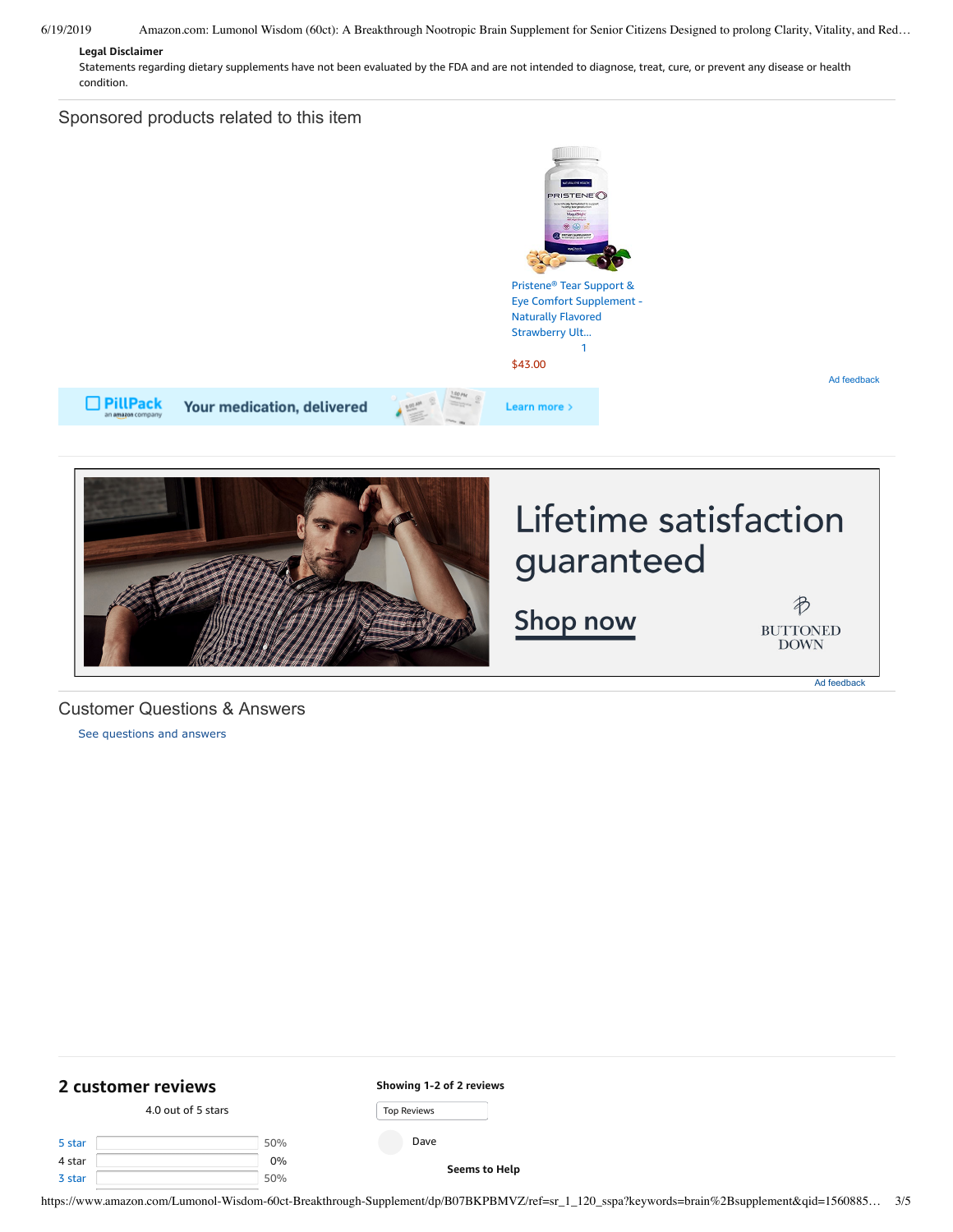| 6/19/2019                                                              |             | Amazon.com: Lumonol Wisdom (60ct): A Breakthrough Nootropic Brain Supplement for Senior Citizens Designed to prolong Clarity, Vitality, and Red                              |  |  |  |  |
|------------------------------------------------------------------------|-------------|------------------------------------------------------------------------------------------------------------------------------------------------------------------------------|--|--|--|--|
| 2 star                                                                 | 0%          | March 25, 2019                                                                                                                                                               |  |  |  |  |
| 1 star                                                                 | 0%          | Size: 1 Bottle Verified Purchase                                                                                                                                             |  |  |  |  |
|                                                                        |             | Feel a little more clarity perhaps. Nothing profound but just a little easier to laugh and helps with focus at<br>work.                                                      |  |  |  |  |
| <b>Review this product</b><br>Share your thoughts with other customers |             | Report abuse<br>Helpful<br>Comment                                                                                                                                           |  |  |  |  |
| Write a customer review                                                |             | <b>Stacy Bridges</b>                                                                                                                                                         |  |  |  |  |
|                                                                        |             | Don't waste your money.                                                                                                                                                      |  |  |  |  |
|                                                                        |             | March 26, 2019                                                                                                                                                               |  |  |  |  |
|                                                                        |             | Size: 1 Bottle Verified Purchase Early Reviewer Rewards (What's this?)                                                                                                       |  |  |  |  |
|                                                                        |             | I wish I had positive comments to share, but I don't. I have not noticed one bit of difference. Lumonol was<br>recommended in two different articles. What a disappointment. |  |  |  |  |
|                                                                        |             | Report abuse<br>Helpful<br>Comment                                                                                                                                           |  |  |  |  |
|                                                                        |             | <b>See both reviews</b>                                                                                                                                                      |  |  |  |  |
|                                                                        |             | Write a customer review                                                                                                                                                      |  |  |  |  |
| 1,531                                                                  | Add to Cart |                                                                                                                                                                              |  |  |  |  |
|                                                                        | Ad feedback |                                                                                                                                                                              |  |  |  |  |
|                                                                        |             |                                                                                                                                                                              |  |  |  |  |
|                                                                        |             |                                                                                                                                                                              |  |  |  |  |
|                                                                        |             |                                                                                                                                                                              |  |  |  |  |
|                                                                        |             |                                                                                                                                                                              |  |  |  |  |
|                                                                        |             |                                                                                                                                                                              |  |  |  |  |

Disclaimer: While we work to ensure that product information is correct, on occasion manufacturers may alter their ingredient lists. Actual product packaging and materials may contain more and/or different information than that shown on our Web site. We recommend that you do not solely rely on the information presented and that you always read labels, warnings, and directions before using or consuming a product. For additional information about a product, please contact the manufacturer. Content on this site is for reference purposes and is not intended to substitute for advice given by a physician, pharmacist, or other licensed health-care professional. You should not use this information as self-diagnosis or for treating a health problem or disease. Contact your<br>health-care provider imme Administration and are not intended to diagnose, treat, cure, or prevent any disease or health condition. Amazon.com assumes no liability for inaccuracies or misstatements about products.

[Back to top](#page-0-0)

| <b>Get to Know Us</b>             | <b>Make Money with Us</b>    | <b>Amazon Payment Products</b>      | Let Us Help You                 |
|-----------------------------------|------------------------------|-------------------------------------|---------------------------------|
| Careers                           | Sell on Amazon               | Amazon Rewards Visa Signature Cards | Your Account                    |
| <b>Blog</b>                       | Sell Under Private Brands    | Amazon.com Store Card               | Your Orders                     |
| About Amazon                      | Sell on Amazon Handmade      | Amazon Business Card                | Shipping Rates & Policies       |
| Press Center                      | Sell Your Services on Amazon | Amazon.com Corporate Credit Line    | Amazon Prime                    |
| <b>Investor Relations</b>         | Sell on Amazon Business      | Shop with Points                    | Returns & Replacements          |
| Amazon Devices                    | Sell Your Apps on Amazon     | Credit Card Marketplace             | Manage Your Content and Devices |
| Tour an Amazon Fulfillment Center | Become an Affiliate          | Reload Your Balance                 | Amazon Assistant                |
|                                   | Advertise Your Products      | Amazon Currency Converter           | Help                            |
|                                   | Self-Publish with Us         |                                     |                                 |
|                                   | > See More                   |                                     |                                 |

[English](https://www.amazon.com/gp/customer-preferences/select-language/ref=footer_lang?ie=UTF8&preferencesReturnUrl=%2FLumonol-Wisdom-60ct-Breakthrough-Supplement%2Fdp%2FB07BKPBMVZ%2Fref%3Dsr_1_120_sspa%3Fkeywords%3Dbrain%2Bsupplement%26qid%3D1560885205%26s%3Dgateway%26sr%3D8-120-spons%26psc%3D1) | [United States](https://www.amazon.com/gp/navigation-country/select-country/ref=?ie=UTF8&preferencesReturnUrl=%2FLumonol-Wisdom-60ct-Breakthrough-Supplement%2Fdp%2FB07BKPBMVZ%2Fref%3Dsr_1_120_sspa%3Fkeywords%3Dbrain%2Bsupplement%26qid%3D1560885205%26s%3Dgateway%26sr%3D8-120-spons%26psc%3D1)

Ad feedback